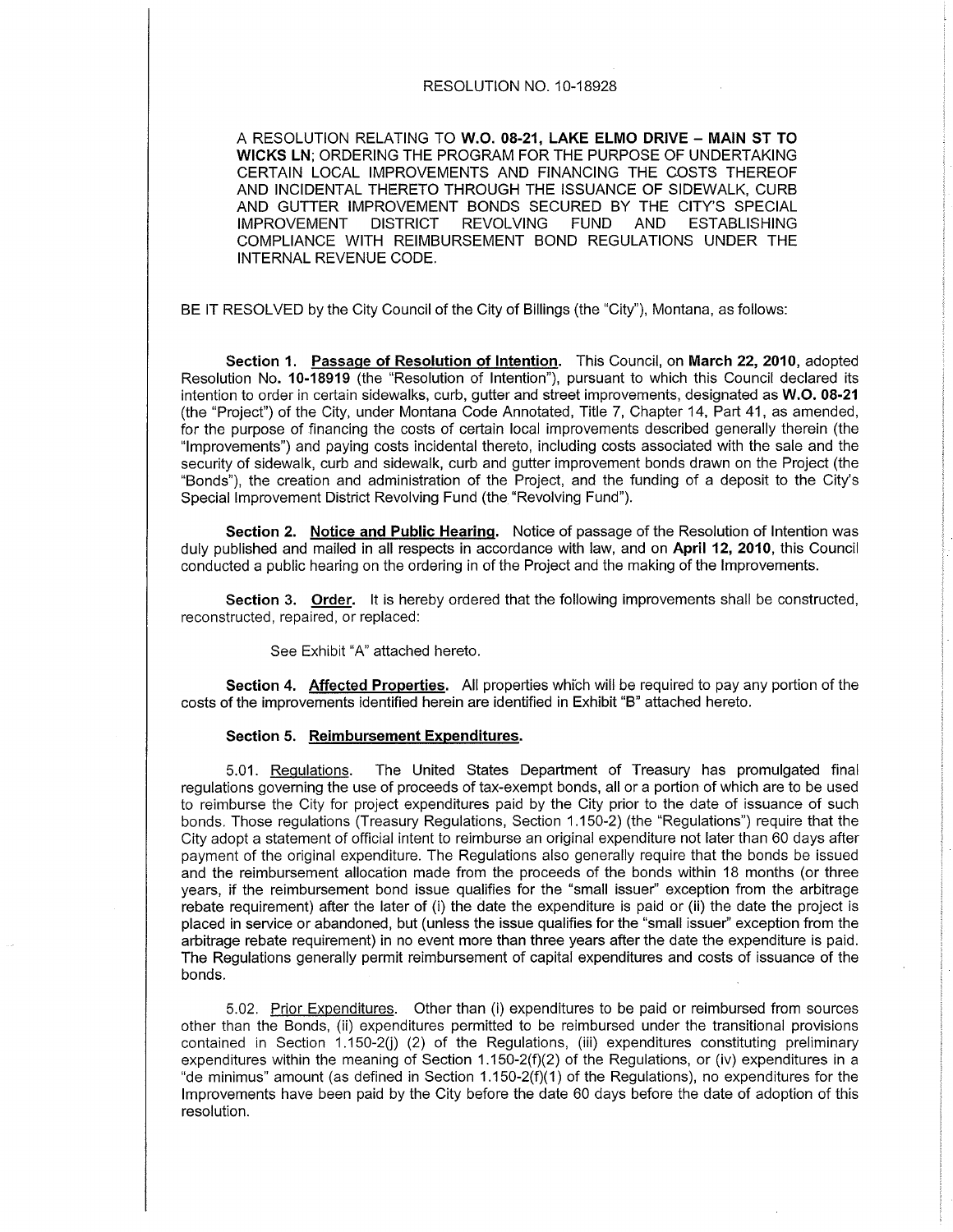5.03. Declaration of Intent. The City reasonably expects to reimburse the expenditures made for costs of the lmprovements out of the proceeds of Bonds in an estimated maximum aggregate principal amount of \$472,000 after the date of payment of all or a poftion of the costs of the lmprovements. All reimbursed expenditures shall be capital expenditures, a cost of issuance of the Bonds or other expenditures eligible for reimbursement under Section  $1.150 - 2(d)(3)$  of the Regulations.

5.04. Budgetary Matters. As of the date hereof, there are no City funds reserved, allocated on a long-term basis or othenruise set aside (or reasonably expected to be reserved, allocated on a longterm basis or otherwise set aside) to provide permanent financing for the expenditures related to the lmprovements, other than pursuant to the issuance of the Bonds. The statement of intent contained in this resolution, therefore, is determined to be consistent with the city's budgetary and financial circumstances as they exist or are reasonably foreseeable on the date hereof.

5.05. Reimbursement Allocations. The City's financial officer shall be responsible for making the "reimbursement allocations" described in the Regulations, being generally the transfer of the appropriate amount of proceeds of the bonds to reimburse the source of temporary financing used by the City to make prior payment of the costs of the lmprovements. Each allocation shall be evidenced by an entry on the official books and records of the City maintained for the Bonds or the lmprovements and shall specifically identify the actual original expenditure being reimbursed.

Section 6. Property Owner Option to Construct Improvements. Notice of passage of this Resolution shall be mailed to all affected property owners and said owners shall have thirty (30) days from the date of said Notice in which to install the ordered improvements at their cost and expense. ln the event the owners do not take said action within the said thirty (30) day period, the City will install the improvements and will assess the costs thereof, all costs of administration and engineering and all bond issuance costs against the real property.

PASSED AND ADOPTED by the City Council of the City of Billings, Montana, this 12<sup>th</sup> day of April 2010.



ATTEST:

THE CITY OF BILLINGS:

Smarw. Hanel Sharpe

 $BY$ Juri Murtun)<br>Cari Martin, City Clerk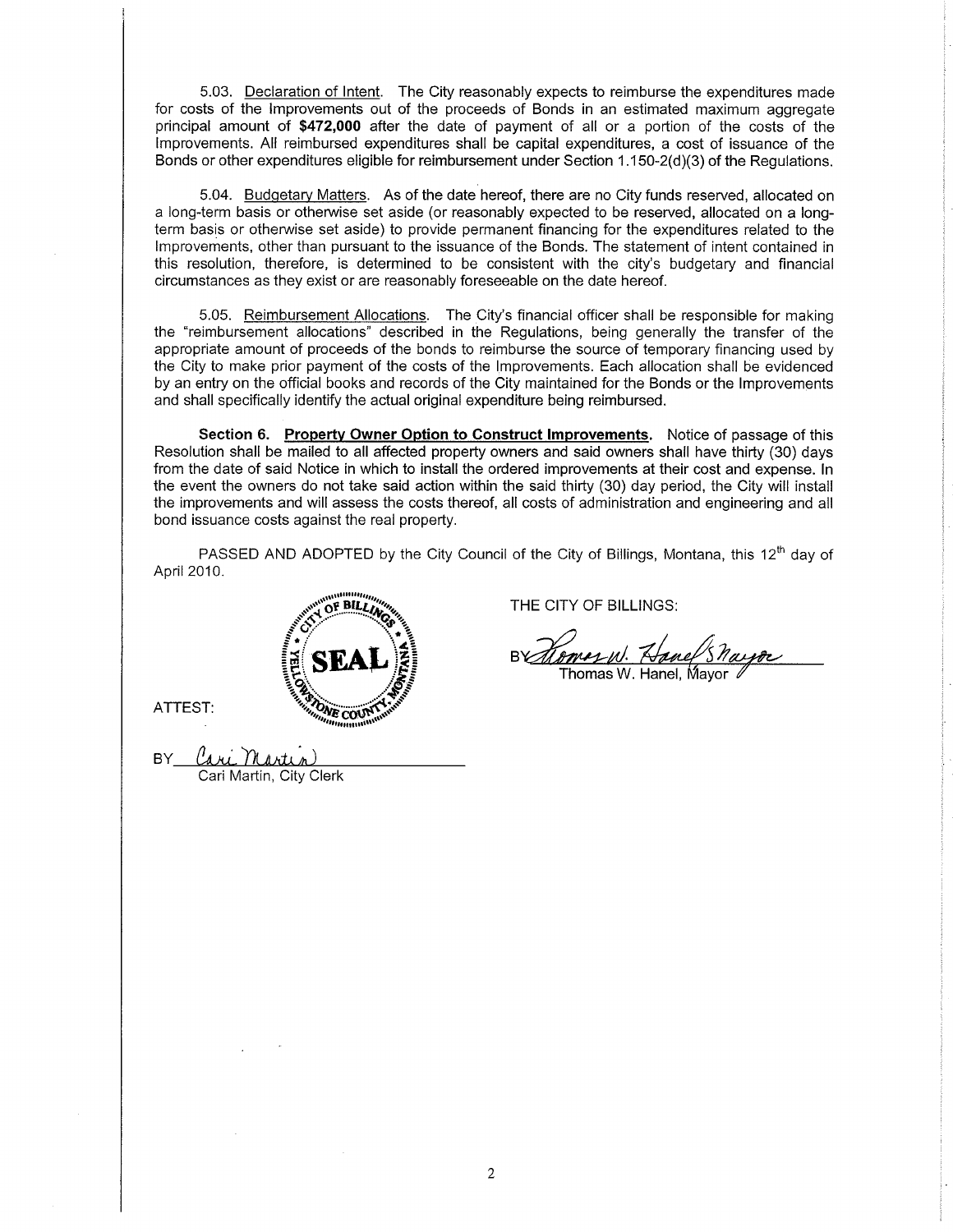## Exhibit A Location of Work WO 08-21 Lake Elmo Drive - Main to Wicks Ln

Project includes constructing curb & gutter/ribbon curb, sidewalks, drive approaches, asphalt trail, street reconstruction, turn lanes, and pavement overlay on Lake Elmo Drive from Main Street to Wicks Lane.

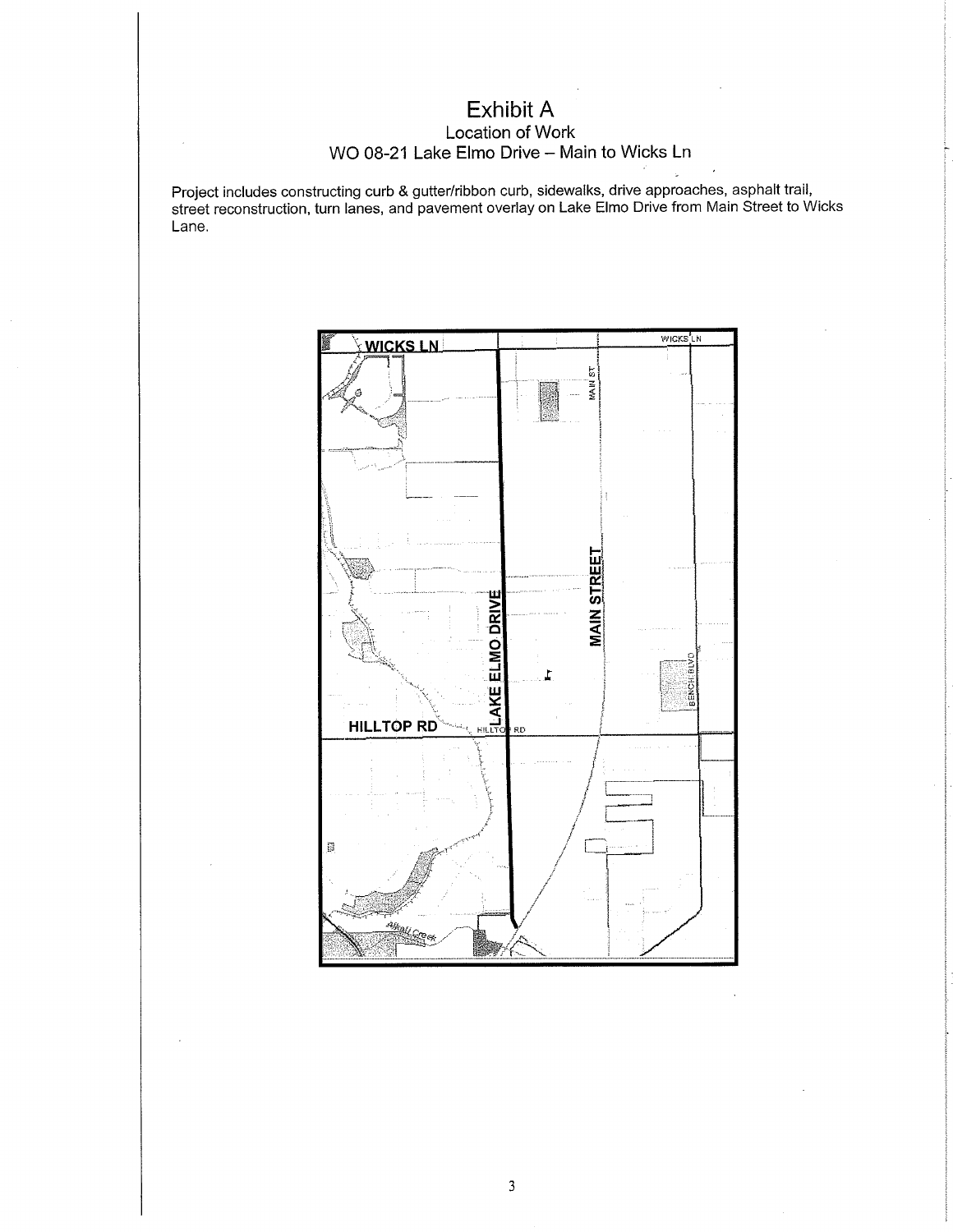| <b>Exhibit B</b><br>WO 08-21 Lake Elmo Drive - Main St to Wicks Ln |            |                 |                   |                                |             |                     |
|--------------------------------------------------------------------|------------|-----------------|-------------------|--------------------------------|-------------|---------------------|
|                                                                    |            |                 |                   |                                |             |                     |
| Tax                                                                | <b>SID</b> | SID Pay-<br>off | <b>Delinquent</b> | WO 09-02-<br><b>Assessment</b> |             |                     |
| Code                                                               | #          | (A)             | (B)               | (C)                            | $A + B + C$ | <b>Market Value</b> |
| A02538                                                             |            |                 |                   | \$4,003.23                     | \$4,003.23  | \$66,801.00         |
| A02539                                                             |            |                 |                   | \$4,450.90                     | \$4,450.90  | \$74,817.00         |
| A02539A                                                            |            |                 |                   | \$4,516.78                     | \$4,516.78  | \$68,947.00         |
| A02540                                                             |            |                 |                   | \$2,793.70                     | \$2,793.70  | \$61,072.00         |
| A02570                                                             |            |                 |                   | \$4,125.97                     | \$4,125.97  | \$88,807.00         |
| A02571                                                             |            |                 |                   | \$4,025.45                     | \$4,025.45  | \$81,799.00         |
| A02572                                                             |            |                 |                   | \$4,268.71                     | \$4,268.71  | \$61,502.00         |
| A02574                                                             |            |                 |                   | \$2,837.02                     | \$2,837.02  | \$49,199.00         |
| A02575                                                             |            |                 |                   | \$4,385.53                     | \$4,385.53  | \$76,069.00         |
| A02575A                                                            |            |                 |                   | \$4,385.53                     | \$4,385.53  | \$68,950.00         |
| A02575B                                                            |            |                 |                   | \$4,385.53                     | \$4,385.53  | \$66,358.00         |
| A02576                                                             |            |                 |                   | \$4,901.10                     | \$4,901.10  | \$79,641.00         |
| A02577                                                             |            |                 |                   | \$3,789.54                     | \$3,789.54  | \$90,522.00         |
| A02578                                                             |            |                 |                   | \$3,683.11                     | \$3,683.11  | \$61,282.00         |
| A02579                                                             |            |                 |                   | \$2,793.70                     | \$2,793.70  | \$84,370.00         |
| A03244                                                             |            |                 |                   | \$3,324.55                     | \$3,324.55  | \$39,246.00         |
| A03245                                                             |            |                 |                   | \$3,780.66                     | \$3,780.66  | \$63,135.00         |
| A03246                                                             |            |                 |                   | \$3,066.94                     | \$3,066.94  | \$40,026.00         |
| A03247                                                             |            |                 |                   | \$2,234.96                     | \$2,234.96  | \$46,197.00         |
| A03263                                                             |            |                 |                   | \$2,539.03                     | \$2,539.03  | \$42,975.00         |
| A03264                                                             |            |                 |                   | \$3,113.40                     | \$3,113.40  | \$43,344.00         |
| A03265                                                             |            |                 |                   | \$4,192.87                     | \$4,192.87  | \$51,055.00         |
| A03266                                                             |            |                 |                   | \$3,923.34                     | \$3,923.34  | \$41,615.00         |
| A09455                                                             |            |                 |                   | \$3,990.15                     | \$3,990.15  | \$71,110.00         |
| A09457                                                             |            |                 |                   | \$7,959.92                     | \$7,959.92  | \$215,903.00        |
| A09954                                                             |            |                 |                   | \$0.00                         | \$0.00      | \$118,893.00        |
| A09956                                                             |            |                 |                   | \$0.00                         | \$0.00      | \$21,661.00         |
| A10039                                                             |            |                 |                   | \$5,000.77                     | \$5,000.77  | \$39,541.00         |
| A13246                                                             |            |                 |                   | \$4,869.00                     | \$4,869.00  | \$148,694.00        |
| A13251                                                             |            |                 |                   | \$4,794.51                     | \$4,794.51  | \$105,797.00        |
| A13252                                                             |            |                 |                   | \$5,169.28                     | \$5,169.28  | \$714,771.00        |
| A13257                                                             |            |                 |                   | \$4,999.93                     | \$4,999.93  | \$77,270.00         |
| A13257A                                                            |            |                 |                   | \$4,864.31                     | \$4,864.31  | \$110,563.00        |
| A13258                                                             |            |                 |                   | \$4,683.40                     | \$4,683.40  | \$74,606.00         |
| A13917                                                             |            |                 |                   | \$8,623.83                     | \$8,623.83  | \$166,285.00        |
| A13918                                                             |            |                 |                   | \$6,561.63                     | \$6,561.63  | \$350,322.00        |
| A13918E                                                            |            |                 |                   | \$2,868.19                     | \$2,868.19  | \$87,208.00         |
| A14769                                                             |            |                 |                   | \$8,784.15                     | \$8,784.15  | \$131,072.00        |
| A17566                                                             |            |                 |                   | \$3,798.46                     | \$3,798.46  | \$39,836.00         |
| A17567                                                             |            |                 |                   | \$2,769.86                     | \$2,769.86  | \$15,703.00         |
| A17568                                                             |            |                 |                   | \$4,598.39                     | \$4,598.39  | \$52,539.00         |
| A20281                                                             |            |                 |                   | \$0.00                         | \$0.00      | \$18,478.00         |
|                                                                    |            |                 |                   | \$4,304.73                     | \$4,304.73  | \$51,790.00         |
| A20282                                                             |            |                 |                   | \$3,471.63                     | \$3,471.63  | \$221,671.00        |
| A20341                                                             |            |                 |                   | \$5,386.07                     |             | \$17,721.00         |
| A20342                                                             |            |                 |                   |                                | \$5,386.07  |                     |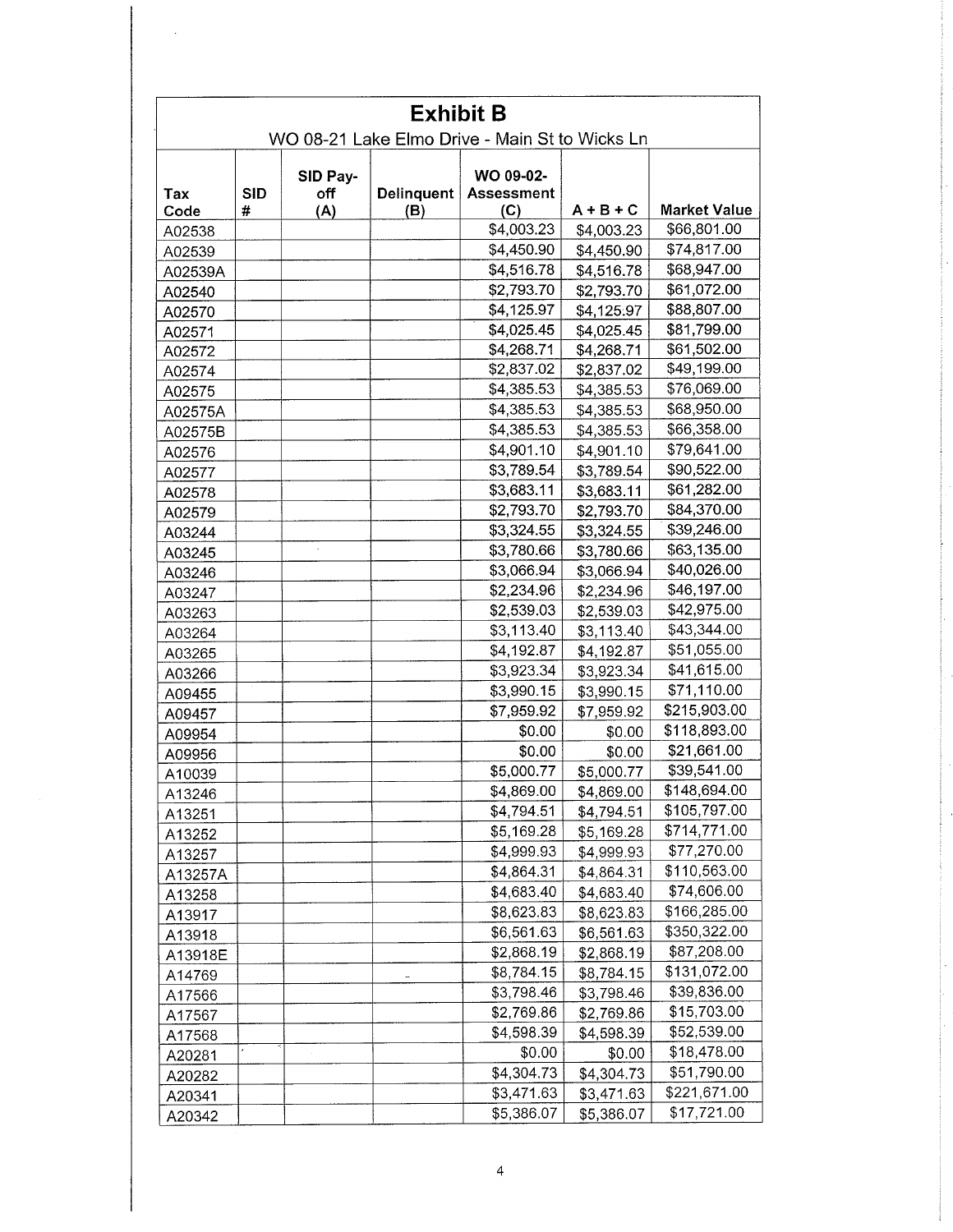| A20343 | \$5,214.89 | \$5,214.89         | \$221,935.00 |
|--------|------------|--------------------|--------------|
| A20562 | \$4,844.94 | \$4,844.94         | \$69,749.00  |
| A20563 | \$6,923.20 | \$6,923.20         | \$848,255.00 |
| A21246 | \$67.43    | \$67.43            | \$23,031.00  |
| A21247 | \$67.43    | \$67.43            | \$24,251.00  |
| A21248 | \$67.43    | \$67.43            | \$18,848.00  |
| A21249 | \$67.43    | \$67.43            | \$30,751.00  |
| A21250 | \$67.43    | \$67.43            | \$47,614.00  |
| A21251 | \$67.43    | \$67.43            | \$45,427.00  |
| A21252 | \$67.43    | \$67.43            | \$22,312.00  |
| A21253 | \$67.43    | \$67.43            | \$37,437.00  |
| A21254 | \$67.43    | \$67.43            | \$28,852.00  |
| A21255 | \$67.43    | \$67.43            | \$29,977.00  |
| A21256 | \$67.43    | \$67.43            | \$29,579.00  |
| A21257 | \$67.43    | \$67.43            | \$23,700.00  |
|        | \$67.43    | \$67.43            | \$25,180.00  |
| A21258 | \$67.43    | \$67.43            | \$23,146.00  |
| A21259 | \$67.43    | \$67.43            | \$25,611.00  |
| A21260 | \$67.43    | \$67.43            | \$18,468.00  |
| A21261 | \$67.43    | \$67.43            | \$23,301.00  |
| A21262 | \$67.43    | \$67.43            | \$18,300.00  |
| A21263 | \$67.43    |                    | \$39,651.00  |
| A21264 | \$67.43    | \$67.43<br>\$67.43 | \$18,272.00  |
| A21265 | \$67.43    |                    | \$28,469.00  |
| A21266 |            | \$67.43            | \$18,286.00  |
| A21267 | \$67.43    | \$67.43            |              |
| A21268 | \$67.43    | \$67.43            | \$24,853.00  |
| A21269 | \$67.43    | \$67.43            | \$31,358.00  |
| A21270 | \$67.43    | \$67.43            | \$21,564.00  |
| A21271 | \$67.43    | \$67.43            | \$38,741.00  |
| A21272 | \$67.43    | \$67.43            | \$18,535.00  |
| A21273 | \$67.43    | \$67.43            | \$22,130.00  |
| A21274 | \$67.43    | \$67.43            | \$21,013.00  |
| A21275 | \$67.43    | \$67.43            | \$22,605.00  |
| A21276 | \$67.43    | \$67.43            | \$29,992.00  |
| A21277 | \$67.43    | \$67.43            | \$23,621.00  |
| A21278 | \$67.43    | \$67.43            | \$18,141.00  |
| A21279 | \$67.43    | \$67.43            | \$32,594.00  |
| A21280 | \$67.43    | \$67.43            | \$25,712.00  |
| A21281 | \$67.43    | \$67.43            | \$27,611.00  |
| A21282 | \$67.43    | \$67.43            | \$34,083.00  |
| A21283 | \$67.43    | \$67.43            | \$25,499.00  |
| A21284 | \$67.43    | \$67.43            | \$27,844.00  |
| A21285 | \$67.43    | \$67.43            | \$47,151.00  |
| A21286 | \$67.43    | \$67.43            | \$18,258.00  |
| A21287 | \$67.43    | \$67.43            | \$18,285.00  |
| A21288 | \$67.43    | \$67.43            | \$39,479.00  |
| A21289 | \$67.43    | \$67.43            | \$24,877.00  |
| A21290 | \$67.43    | \$67.43            | \$18,670.00  |
| A21291 | \$67.43    | \$67.43            | \$63,320.00  |
| A21292 | \$67.43    | \$67.43            | \$26,358.00  |
| A21293 | \$67.43    | \$67.43            | \$67,705.00  |
| A21294 | \$67.43    | \$67.43            | \$18,300.00  |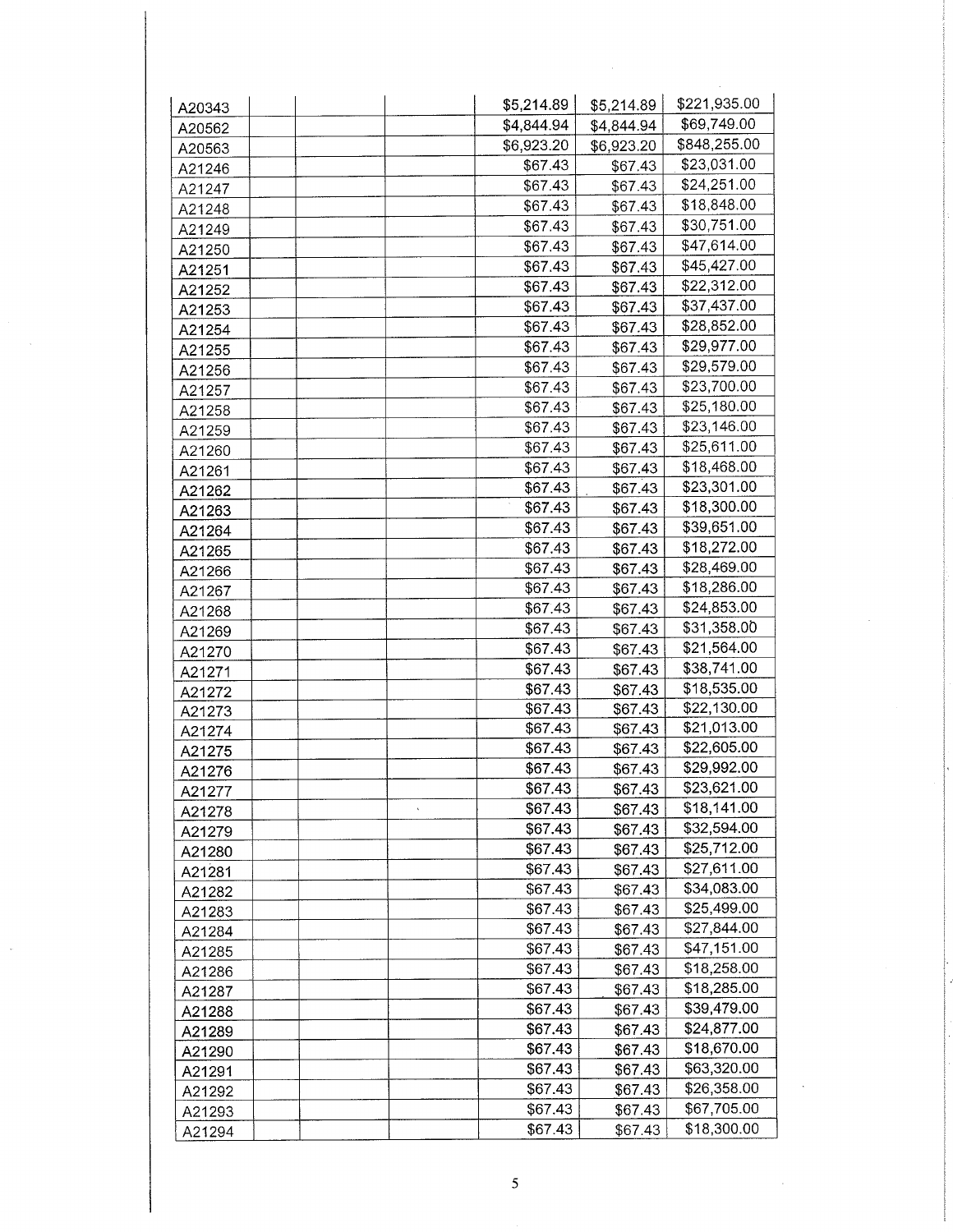| A21295                  | \$67.43<br>\$24,168.00<br>\$67.43       |
|-------------------------|-----------------------------------------|
| A21296                  | \$67.43<br>\$28,453.00<br>\$67.43       |
| A21297                  | \$67.43<br>\$24,317.00<br>\$67.43       |
| A21298                  | \$67.43<br>\$28,843.00<br>\$67.43       |
| A21299                  | \$67.43<br>\$30,992.00<br>\$67.43       |
| A21300                  | \$28,632.00<br>\$67.43<br>\$67.43       |
| A21301                  | \$67.43<br>\$23,605.00<br>\$67.43       |
| A21302                  | \$67.43<br>\$43,234.00<br>\$67.43       |
| A21303                  | \$25,386.00<br>\$67.43<br>\$67.43       |
| A21304                  | \$67.43<br>\$18,629.00<br>\$67.43       |
|                         | \$67.43<br>\$22,384.00<br>\$67.43       |
| A21305                  | \$67.43<br>\$27,244.00                  |
| A21306                  | \$67.43<br>\$41,610.00                  |
| A21309                  | \$67.43<br>\$67.43                      |
| A21310                  | \$19,938.00<br>\$67.43<br>\$67.43       |
| A21311                  | \$27,246.00<br>\$67.43<br>\$67.43       |
| A21312                  | \$67.43<br>\$18,419.00<br>\$67.43       |
| A21313                  | \$18,232.00<br>\$67.43<br>\$67.43       |
| A21314                  | \$18,318.00<br>\$67.43<br>\$67.43       |
| A21315                  | \$42,708.00<br>\$67.43<br>\$67.43       |
| A21316                  | \$18,281.00<br>\$67.43<br>\$67.43       |
| A21317                  | \$18,215.00<br>\$67.43<br>\$67.43       |
| A21318                  | \$33,764.00<br>\$67.43<br>\$67.43       |
| A21320                  | \$18,119.00<br>\$67.43<br>\$67.43       |
| A21321                  | \$32,242.00<br>\$67.43<br>\$67.43       |
| A21322                  | \$25,729.00<br>\$67.43<br>\$67.43       |
| A21323                  | \$67.43<br>\$22,958.00<br>\$67.43       |
| A21324                  | \$18,143.00<br>\$67.43<br>\$67.43       |
| A21325                  | \$33,951.00<br>\$101.16<br>\$101.16     |
| A21326                  | \$20,307.00<br>\$101.16<br>\$101.16     |
| A21328                  | \$22,401.00<br>\$67.43<br>\$67.43       |
| A21329                  | \$29,545.00<br>\$67.43<br>\$67.43       |
| A21330                  | \$25,406.00<br>\$67.43<br>\$67.43       |
| A21331                  | \$36,993.00<br>\$67.43<br>\$67.43       |
| A21332                  | \$50,753.00<br>\$67.43<br>\$67.43       |
| A21333                  | \$32,332.00<br>\$67.43<br>\$67.43       |
| A21334                  | \$24,632.00<br>\$67.43<br>\$67.43       |
| A21335                  | \$28,023.00<br>\$67.43<br>\$67.43       |
| A21336                  | \$27,583.00<br>\$67.43<br>\$67.43       |
| A21337                  | \$67.43<br>\$18,389.00<br>\$67.43       |
| A21338                  | \$18,136.00<br>\$67.43<br>\$67.43       |
| A21339                  | \$32,438.00<br>\$67.43<br>\$67.43       |
|                         | \$22,296.00<br>\$1,388.43<br>\$1,388.43 |
| A21340                  | \$28,430.00<br>\$67.43<br>\$67.43       |
| A21341                  | \$28,931.00<br>\$67.43<br>\$67.43       |
| A21342                  | \$22,852.00<br>\$67.43<br>\$67.43       |
| A21343                  | \$19,164.00<br>\$67.43                  |
| A21344                  | \$67.43<br>\$21,338.00                  |
| A21345                  | \$67.43<br>\$67.43<br>\$18,376.00       |
| A21346<br>$\mathcal{I}$ | \$67.43<br>\$67.43<br>\$44,064.00       |
| A21347                  | \$67.43<br>\$67.43<br>\$24,199.00       |
| A21348                  | \$67.43<br>\$67.43<br>\$18,161.00       |
| A21349                  | \$67.43<br>\$67.43<br>\$18,268.00       |
| A21350                  | \$67.43<br>\$67.43                      |

 $\sim$ 

 $\overline{6}$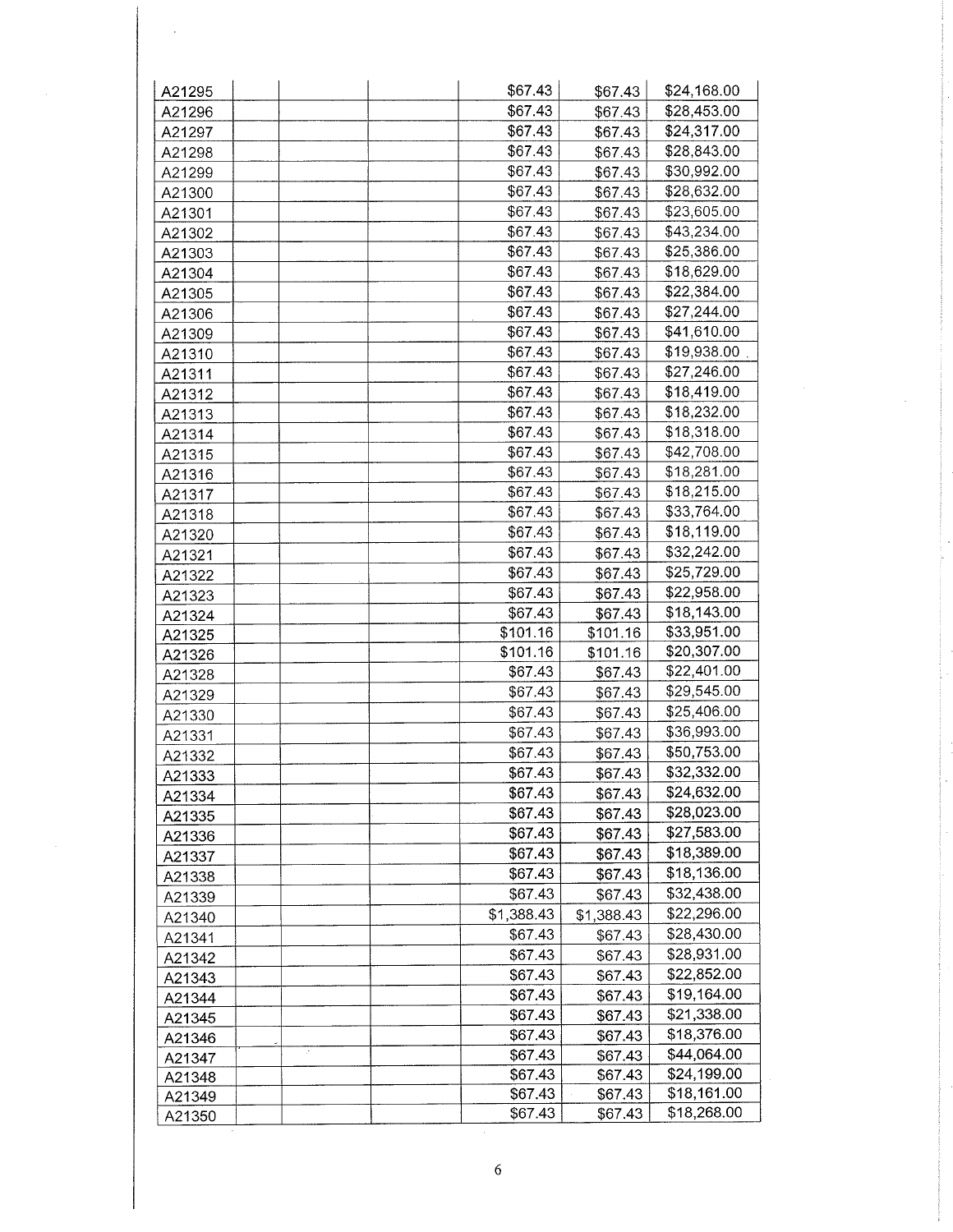| A21351 | \$67.43 | \$67.43 | \$28,665.00 |
|--------|---------|---------|-------------|
| A21352 | \$67.43 | \$67.43 | \$21,544.00 |
| A21353 | \$67.43 | \$67.43 | \$18,148.00 |
| A21354 | \$67.43 | \$67.43 | \$18,106.00 |
| A21355 | \$67.43 | \$67.43 | \$30,641.00 |
| A21356 | \$67.43 | \$67.43 | \$23,861.00 |
| A21357 | \$67.43 | \$67.43 | \$47,305.00 |
| A21358 | \$67.43 | \$67.43 | \$18,326.00 |
| A21359 | \$67.43 | \$67.43 | \$18,668.00 |
| A21360 | \$67.43 | \$67.43 | \$33,738.00 |
| A21361 | \$67.43 | \$67.43 | \$22,073.00 |
| A21362 | \$67.43 | \$67.43 | \$30,270.00 |
| A21364 | \$67.43 | \$67.43 | \$18,393.00 |
| A21365 | \$67.43 | \$67.43 | \$25,115.00 |
| A21366 | \$67.43 | \$67.43 | \$32,162.00 |
| A21367 | \$67.43 | \$67.43 | \$24,412.00 |
| A21368 | \$67.43 | \$67.43 | \$26,777.00 |
|        | \$67.43 | \$67.43 | \$52,435.00 |
| A21369 | \$67.43 |         | \$21,521.00 |
| A21370 | \$67.43 | \$67.43 | \$21,974.00 |
| A21371 |         | \$67.43 |             |
| A21372 | \$67.43 | \$67.43 | \$26,182.00 |
| A21373 | \$67.43 | \$67.43 | \$18,725.00 |
| A21375 | \$0.00  | \$0.00  | \$60,650.00 |
| A21376 | \$0.00  | \$0.00  | \$60,450.00 |
| A21377 | \$0.00  | \$0.00  | \$63,415.00 |
| A21378 | \$0.00  | \$0.00  | \$61,177.00 |
| A21379 | \$0.00  | \$0.00  | \$60,903.00 |
| A21380 | \$0.00  | \$0.00  | \$53,782.00 |
| A21381 | \$0.00  | \$0.00  | \$53,150.00 |
| A21382 | \$0.00  | \$0.00  | \$60,229.00 |
| A21383 | \$0.00  | \$0.00  | \$60,229.00 |
| A21384 | \$0.00  | \$0.00  | \$59,102.00 |
| A21385 | \$0.00  | \$0.00  | \$59,102.00 |
| A21386 | \$0.00  | \$0.00  | \$60,229.00 |
| A21387 | \$0.00  | \$0.00  | \$80,621.00 |
| A21388 | \$0.00  | \$0.00  | \$79,146.00 |
| A21389 | \$0.00  | \$0.00  | \$81,000.00 |
| A21390 | \$0.00  | \$0.00  | \$80,126.00 |
| A21391 | \$0.00  | \$0.00  | \$81,716.00 |
| A21392 | \$0.00  | \$0.00  | \$82,011.00 |
| A21393 | \$0.00  | \$0.00  | \$76,692.00 |
| A21394 | \$0.00  | \$0.00  | \$80,305.00 |
| A21395 | \$0.00  | \$0.00  | \$60,766.00 |
| A21396 | \$0.00  | \$0.00  | \$60,850.00 |
| A21397 | \$0.00  | \$0.00  | \$60,460.00 |
| A21398 | \$0.00  | \$0.00  | \$59,354.00 |
| A21399 | \$0.00  | \$0.00  | \$24,100.00 |
| A21400 | \$0.00  | \$0.00  | \$62,219.00 |
| A21401 | \$0.00  | \$0.00  | \$59,270.00 |
| A21402 | \$0.00  | \$0.00  | \$60,292.00 |
| A21403 | \$0.00  | \$0.00  | \$58,954.00 |
| A21404 | \$0.00  | \$0.00  | \$57,879.00 |
| A21405 | \$0.00  | \$0.00  | \$59,322.00 |

 $\sim$ 

 $\bar{\gamma}$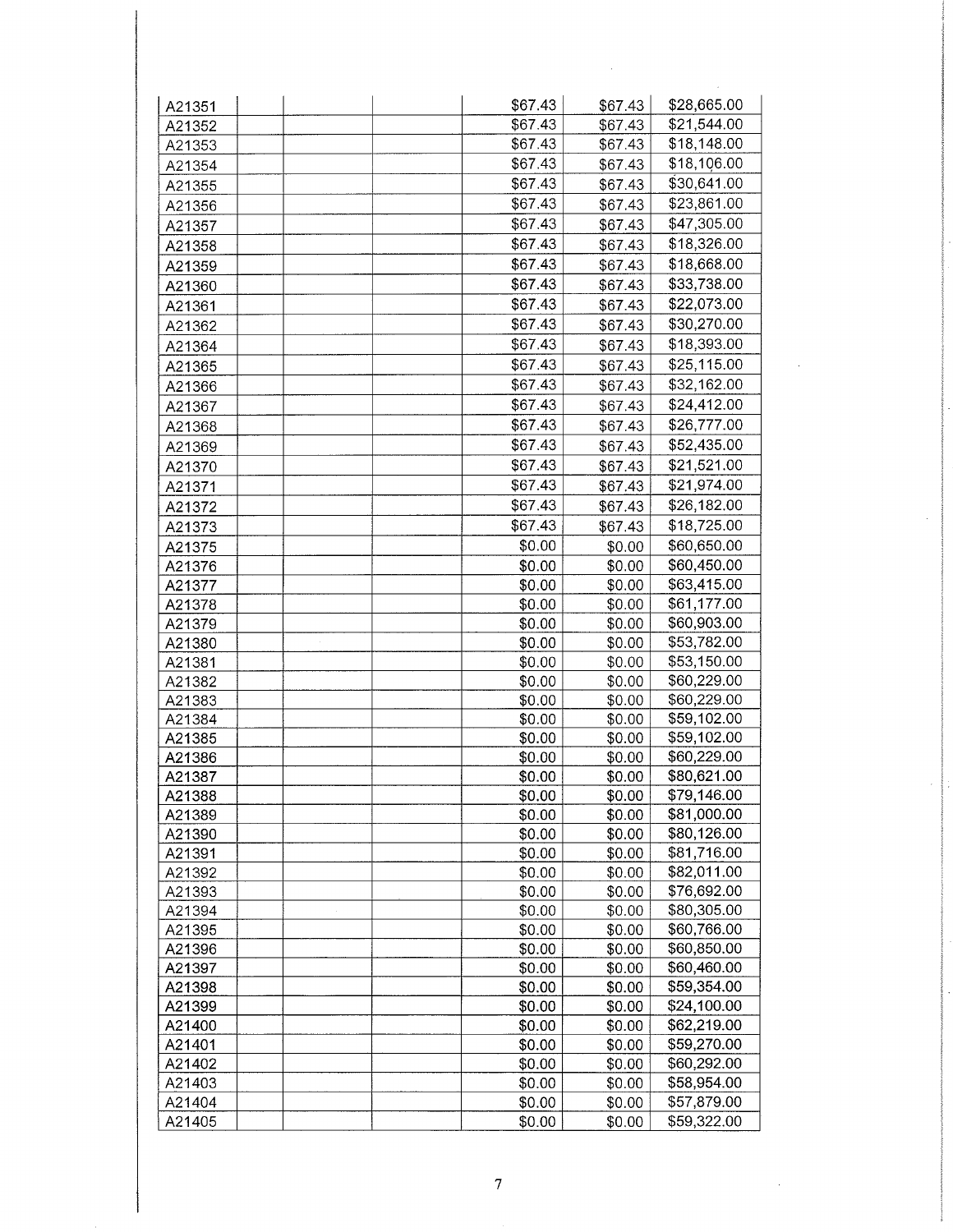| \$0.00<br>A21407       | \$0.00<br>\$0.00 | \$56,584.00    |
|------------------------|------------------|----------------|
|                        |                  |                |
| \$0.00<br>A21408       |                  | \$58,143.00    |
| \$0.00<br>A21409       | \$0.00           | \$57,879.00    |
| \$0.00<br>A21410       | \$0.00           | \$57,037.00    |
| \$5,263.51<br>A31135   | \$5,263.51       | \$67,727.00    |
| \$6,173.43<br>A31150   | \$6,173.43       | \$82,474.00    |
| \$4,213.62<br>A34317   | \$4,213.62       | \$0.00         |
| \$3,362.22<br>A34318   | \$3,362.22       | \$0.00         |
| \$2,475.17<br>A34320   | \$2,475.17       | \$0.00         |
| \$2,567.74<br>A34321   | \$2,567.74       | \$0.00         |
| \$2,596.26<br>A34322   | \$2,596.26       | \$0.00         |
| \$2,584.64<br>D05288   | \$2,584.64       | \$177,767.00   |
| \$2,645.46<br>D05289   | \$2,645.46       | \$219,216.00   |
| \$6,425.88<br>D05297   | \$6,425.88       | \$187,037.00   |
| \$5,150.52<br>D05298   | \$5,150.52       | \$78,788.00    |
| \$3,317.86<br>D05298A  | \$3,317.86       | \$129,049.00   |
| \$10,872.70<br>D05299  | \$10,872.70      | \$1,934,830.00 |
| \$10,720.76<br>D05299A | \$10,720.76      | \$1,745,308.00 |
| \$21,220.38<br>D05318  | \$21,220.38      | \$187,885.00   |
| \$2,354.04<br>D05320   | \$2,354.04       | \$73,173.00    |
| \$6,712.19<br>D05322   | \$6,712.19       | \$64,778.00    |
| \$4,400.55<br>D05323   | \$4,400.55       | \$95,595.00    |
| \$5,093.75<br>D05326   | \$5,093.75       | \$63,492.00    |
| \$5,675.11<br>D05327   | \$5,675.11       | \$49,136.00    |
| \$7,389.03<br>D05328   | \$7,389.03       | \$2,963,008.00 |
| \$0.00<br>D05330       | \$0.00           | \$81,111.00    |
| \$6,363.82<br>D05331   | \$6,363.82       | \$50,164.00    |
| \$6,489.47<br>D05334   | \$6,489.47       | \$81,516.00    |
| \$10,295.84<br>D05341  | \$10,295.84      | \$339,404.00   |
| \$0.00<br>D12239       | \$0.00           | \$69,734.00    |
| \$0.00<br>A07439       | \$0.00           | \$335,063.00   |
| \$0.00<br>A08532       | \$0.00           | \$83,365.00    |
| \$782.86<br>A08541     | \$782.86         | \$95,693.00    |
| \$0.00<br>A17026       | \$0.00           | \$600,544.00   |
| \$0.00<br>A17027A      | \$0.00           | \$537,748.00   |
| \$0.00<br>A17028       | \$0.00           | \$152,210.00   |
| \$0.00<br>A21239       | \$0.00           | \$154,103.00   |
| \$16,406.48<br>A33730  | \$16,406.48      | \$44,105.00    |
| \$0.00<br>A33972       | \$0.00           | \$32,887.00    |
| \$1,009.93<br>A34221A  | \$1,009.93       | \$76,405.00    |
| \$949.66<br>A34221B    | \$949.66         | \$73,879.00    |
| \$949.66<br>A34221C    | \$949.66         | \$73,831.00    |
| \$1,009.93<br>A34221D  | \$1,009.93       | \$76,307.00    |
| \$1,009.93<br>A34221E  | \$1,009.93       | \$39,486.00    |
| \$949.66<br>A34221F    | \$949.66         | \$38,310.00    |
| \$949.66<br>A34221G    | \$949.66         | \$37,594.00    |
| \$949.66<br>A34221H    | \$949.66         | \$37,594.00    |
| \$949.66<br>A34221I    | \$949.66         | \$37,739.00    |
| \$1,009.93<br>A34221J  | \$1,009.93       | \$41,102.00    |
| \$1,009.93<br>A34221K  | \$1,009.93       | \$5,137.00     |
| \$949.66<br>A34221L    | \$949.66         | \$4,824.00     |
| \$949.66<br>A34221N    | \$949.66         | \$4,823.00     |
| \$1,009.93<br>A34221O  | \$1,009.93       | \$5,137.00     |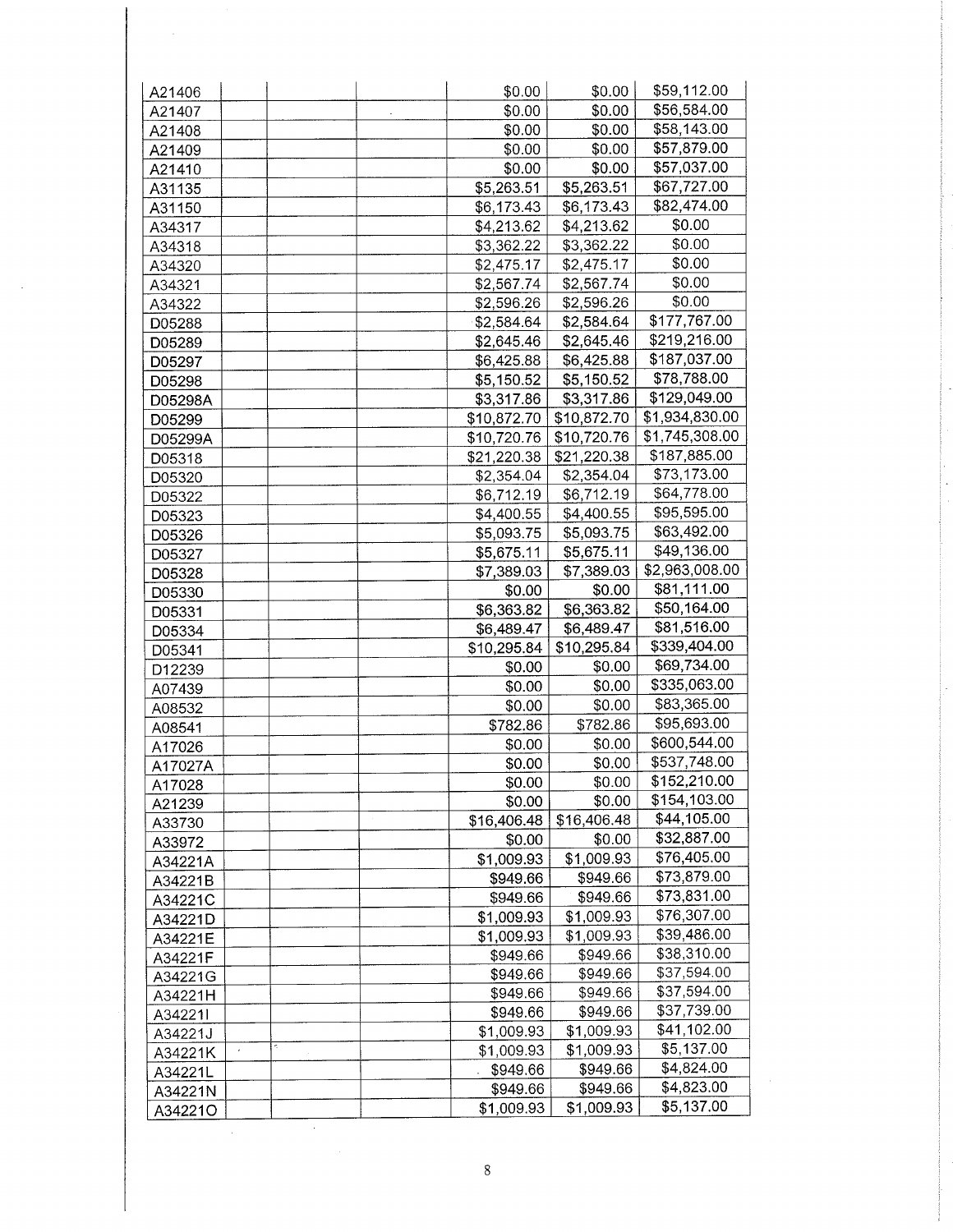| A34221P | \$1,009.93  | \$1,009.93  | \$5,137.00     |
|---------|-------------|-------------|----------------|
| A34221Q | \$949.66    | \$949.66    | \$4,823.00     |
| A34221R | \$1,009.93  | \$1,009.93  | \$4,823.00     |
| A34221S | \$949.66    | \$949.66    | \$4,823.00     |
| A34221T | \$949.66    | \$949.66    | \$4,823.00     |
| A34221U | \$1,009.93  | \$1,009.93  | \$5,137.00     |
| D05560  | \$0.00      | \$0.00      | \$55,877.00    |
| D05563  | \$0.00      | \$0.00      | \$190,917.00   |
| D05564  | \$0.00      | \$0.00      | \$123,165.00   |
| D05566  | \$0.00      | \$0.00      | \$50,991.00    |
| D05583A | \$0.00      | \$0.00      | \$181,987.00   |
| D05584  | \$11,078.75 | \$11,078.75 | \$469,771.00   |
| D05584A | \$8,361.14  | \$8,361.14  | \$78,913.00    |
| D05585  | \$14,404.01 | \$14,404.01 | \$197,398.00   |
| D05586A | \$8,421.87  | \$8,421.87  | \$74,508.00    |
| D05587  | \$7,183.16  | \$7,183.16  | \$687,986.00   |
| D05591A | \$2,765.79  | \$2,765.79  | \$160,399.00   |
| D05592  | \$1,890.45  | \$1,890.45  | \$230,663.00   |
| D11724  | \$14,646.77 | \$14,646.77 | \$1,165,422.00 |
| D11725  | \$6,292.93  | \$6,292.93  | \$94,409.00    |
| D11725A | \$6,173.59  | \$6,173.59  | \$150,467.00   |
| D11726  | \$0.00      | \$0.00      | \$1,836,256.00 |
|         |             |             |                |
| Average | \$1,697.81  |             | \$103,105.17   |
| Median  | \$67.43     |             | \$41,102.00    |
| Low     | \$0.00      |             | \$4,823.00     |
| High    | \$21.220.38 |             | \$2,963,008.00 |